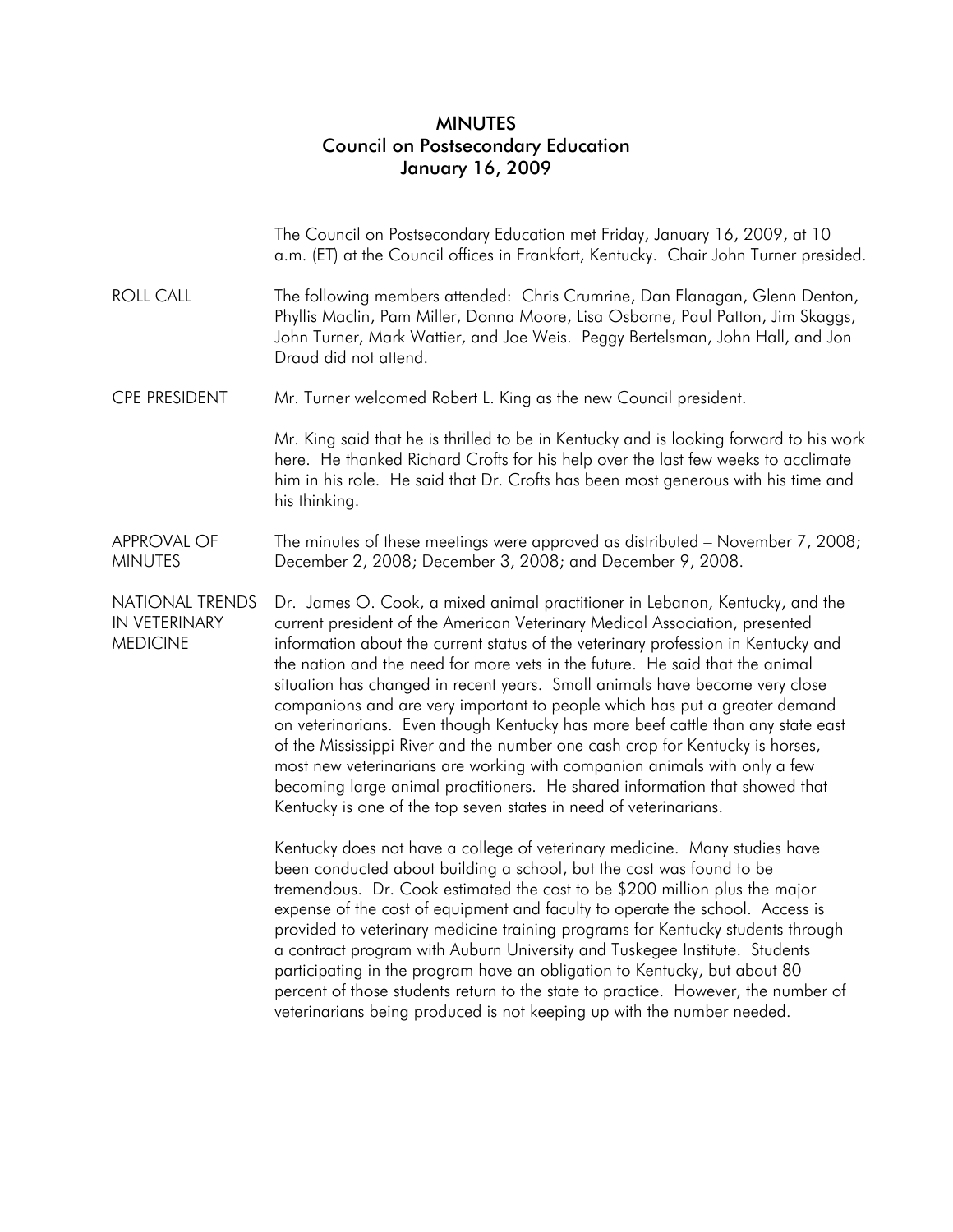## **HIGHER** EDUCATION WORK **GROUP**

Jonathan Miller, secretary of the Finance and Administration Cabinet, gave an update on the Governor's Higher Education Work Group. Secretary Miller said that Governor Beshear is very supportive of the important, essential work that Governor Patton and the General Assembly started in the late 1990s in instituting higher education reform. He said that while the work that has taken place over the past decade has been very important and very progressive, in some ways it has come off track, in particular unstable funding for postsecondary institutions and increased tuition making college unaffordable to many Kentuckians.

 Secretary Miller said that for this reason the Governor issued an executive order in October 2008 appointing the Higher Education Work Group to ensure that every Kentucky citizen who has the ability and the desire to succeed has access to a college education regardless of their income. He appointed to this work group 26 people that included members of his administration, leaders of the General Assembly and the education world, and members of the business community. The work has been divided into two subcommittees – the Affordability Subcommittee chaired by Secretary Miller and the Strategic Planning Subcommittee chaired by Larry Hayes, secretary of the Governor's Cabinet and acting secretary of the Economic Development Cabinet.

 Two reports will be produced. The report due September 15 will look at the major issues facing the Commonwealth and will be in time for any major legislative and budgetary changes to be enacted by the 2010 General Assembly. The first report, which was submitted to the Governor January 15, identified a number of actions that could be implemented immediately to reduce college costs and improve efficiency in the system within current budget constraints. The report also recommends review of several key issues that will inform the work of the HEWG over the next several months. Secretary Miller said that the report required a lot of hard work in a very short time period over the holidays and over the beginning of the legislative session, and he thanked the Council staff for their work on the report.

 The Affordability Subcommittee has had the advice and help of two advisory committees – one comprised of all of the public college and university presidents as well as three presidents of independent colleges, and the student committee chaired by Chris Crumrine and including the student government presidents of the public institutions, representatives of independent colleges, and some nontraditional students.

PRESIDENT'S REPORT

President Crofts gave his report to the Council.

• *Measuring Up 2008* – Released in December, the report showed that Kentucky has made statewide progress since the 1990s in four out of five major categories (preparation C, participation C, affordability F, completion B, benefits  $D+$ , and learning I). On the key indicators that Measuring Up 2008 tracked since the 1990s, Kentucky ranked first in terms of the state that averaged the most improvement in its rankings during this time period. Kentucky continues to be concerned about the college affordability grade, although Kentucky's grade of "F" is similar to every other state except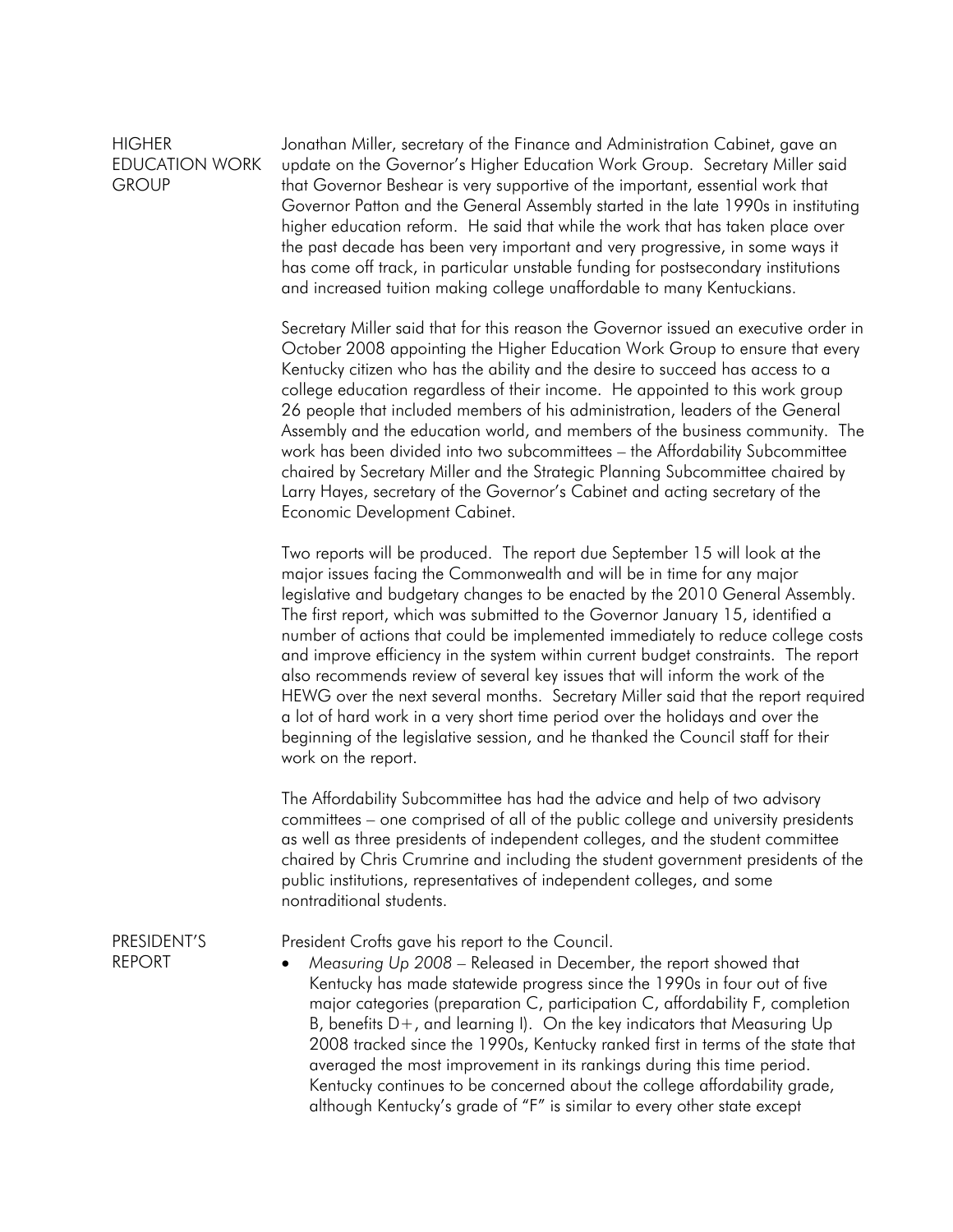California. To reverse this negative trend in college affordability, the rate of increases in tuition needs to slow dramatically, significantly more need-based aid will need to be provided, and state support will have to grow in order to support the aggressive educational attainment goals set for 2020.

- *Draft accountability report* This year's report compares 2007-08 results with 2007-08 statewide and institutional goals, as well as trend data since 2000. The final report is expected to be released in February.
- *STEM2 implementation plan* Following the work initiated by the Council in 2006 and recommendations made to the legislature in the STEM Task Force report, the STEM2 Task Force has provided an implementation plan which calls for one- to three-year priorities with estimates of cost, desired outcomes, metrics, and responsible parties. The plan was submitted to the Interim Joint Committees of Appropriations and Revenue and Education in December 2008 and a copy has been sent to the Council members. Four priorities were presented as challenges with strategies and desired outcomes described which include the need for a STEM communications network, extensive professional development through "best practices" of programs that have research-based methodology and pedagogy, curricula alignment, and recruitment and retention recommendations that engage community partnerships across the Commonwealth.
- *Kentucky's status under the partnership with the OCR* The Governor's Office has received official notification that the Office for Civil Rights of the U.S. Department of Education has concluded that the Commonwealth is in compliance with Title VI of the Civil Rights Act of 1964 and its implementing regulation with respect to the issues addressed in the Partnership Agreement. The Partnership Agreement, entered into in January 2000, included activities to be carried out by the Commonwealth and its eight public universities to address the remaining requirements of Title VI. Since 1982, OCR has monitored Kentucky's progress and Kentucky remained under its oversight. Kentucky is definitely turning a corner and should be heartened by its progress, but the work to ensure access and success in postsecondary education for Kentucky's African American community is far from over. Moving forward, the Kentucky Plan for Equal Opportunities remains in effect until a diversity plan is developed and implemented. The diversity planning effort, coordinated by the Committee on Equal Opportunities, also will assure that the system maintains a strong emphasis on increasing access and success.
- *New Kentucky Virtual Library service* The Kentucky Virtual Library has just added a major new service that greatly simplifies everyone's ability to find articles, books, photos, and more. The new search tool is called MetaLib and is now available from the KYVL home page.
- *Legislative update* The 2009 legislative session began January 6 with the election of leadership in both chambers. Some significant changes in leadership occurred in the House with the election of Representative Greg Stumbo as the new Speaker of the House. Several bills were filed in the organizational portion of the session, and several more bills with postsecondary implications are expected to be filed as the session continues.
- *State budget update* The Governor has put together as "a starting point" for budget negotiations with the legislature a plan to close the budget gap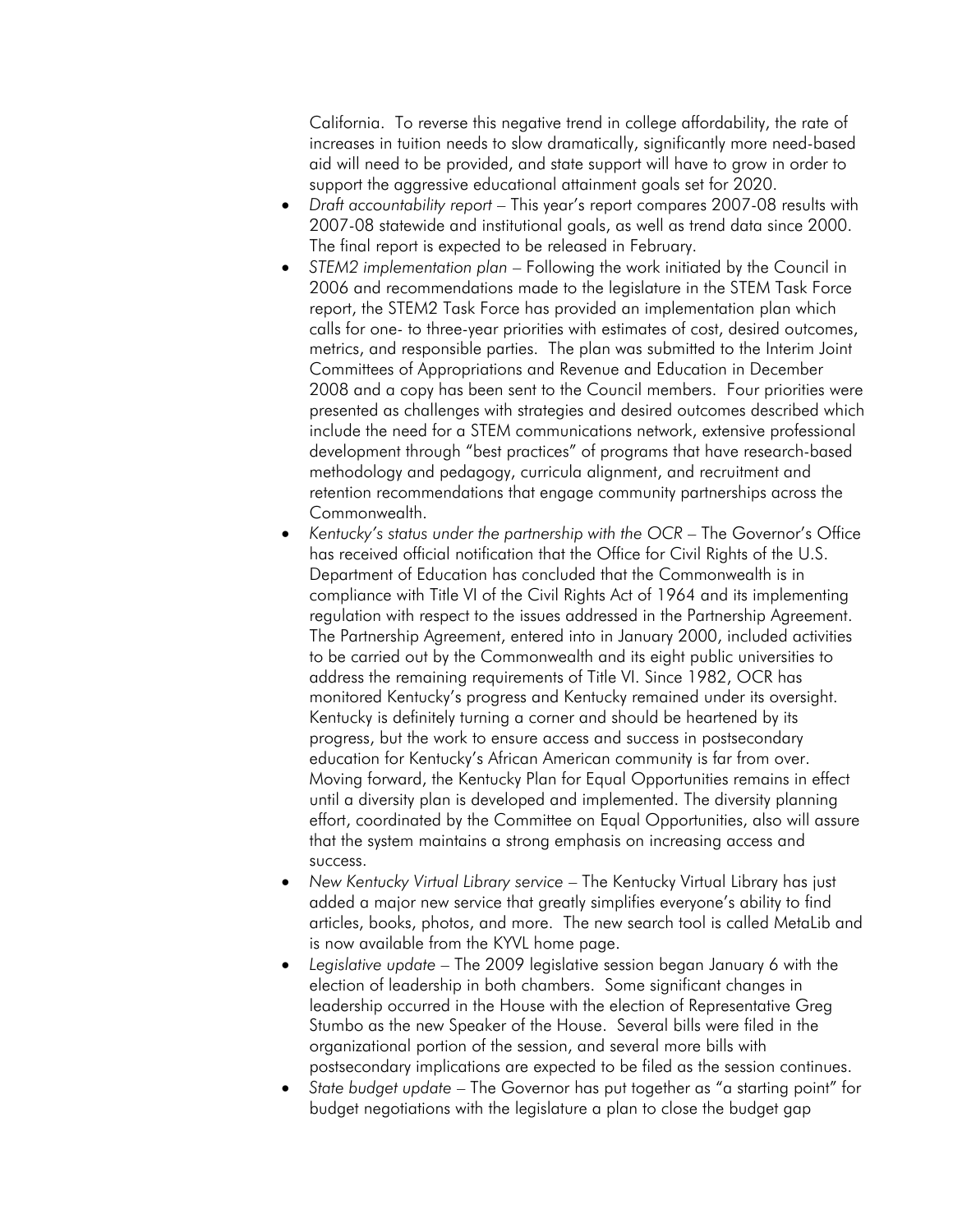resulting from the \$456 million General Fund revenue shortfall in the current fiscal year, which ends June 30. The detailed presentation about the Governor's plan that the state budget office presented to a joint meeting of the Senate and House Appropriations and Revenue Committees has been shared with the Council members. The Council staff also made presentations to both the Senate and House A & R Committees regarding the postsecondary education portion of the Governor's budget cutback plan.

- *Kentucky Learning Depot* This joint project of CPE and the Kentucky Department of Education, under development for over a year with a planned start-up on July 1, 2009, recently received a \$136,000 grant from AT&T. The depot is a repository where teachers and faculty can share rich digital learning content. By sharing and reusing expensive interactive video and other content, the depot can reduce the cost of course materials while improving the quality of the student experience.
- *William B. Keightley Project* The Kentucky Virtual Library and its Kentuckiana Digital Library have completed a project with the Louie B. Nunn Center for Oral History at the University of Kentucky. This project contains over 10 hours of searchable audio interviews with Bill Keightley, nicknamed "Mr. Wildcat," about his life and experiences as the equipment manager for the University of Kentucky men's basketball team from 1962 until his death in 2008.
- *American Recovery and Reinvestment Bill* A summary of the House version of the federal economic stimulus package was provided for information. If passed, a significant amount of money could be distributed to postsecondary education in Kentucky. The Council staff will provide analyses and updates as this bill develops.

In November 2008 the Council staff and public institutions were asked to submit plans on the impact of mid-year 4 percent and 2 percent reductions in General Funds for 2008-09. Budget reduction plans for the Council and the institutions as well as the impact of these proposed cuts was included in the agenda materials.

 President Crofts pointed out that currently the contract spaces program, which helps secure veterinary seats for Kentucky residents at Auburn University and Tuskegee University and optometry seats for Kentucky residents at Indiana University, Southern College of Optometry, and the University of Alabama Birmingham, makes up over 80 percent of the Council's pass-through programs, with a FY09 budget of \$4.2 million. This program was heavily protected during the previous round of budget cuts, evidenced by an actual increase of 4.7 percent in its budget from FY08 to FY09.

 Dr. Wattier mentioned the Kentucky Breeders Incentive Fund which relies on the thoroughbred industry taking a small percentage of the fees that are paid for breeding mares to the world champion Kentucky Derby winners. That creates a substantial amount of money that goes to people who are accomplished with their horses and other breeds. He wondered if a fund such as this can be modified to provide a stream of money for these contract spaces.

MINIMUM **COLLEGE** RECOMMENDATION: The staff recommended that the Council approve the revised administrative regulation 13 KAR 2:020.

CPE & INSTITUTIONAL BUDGET REDUCTION PLANS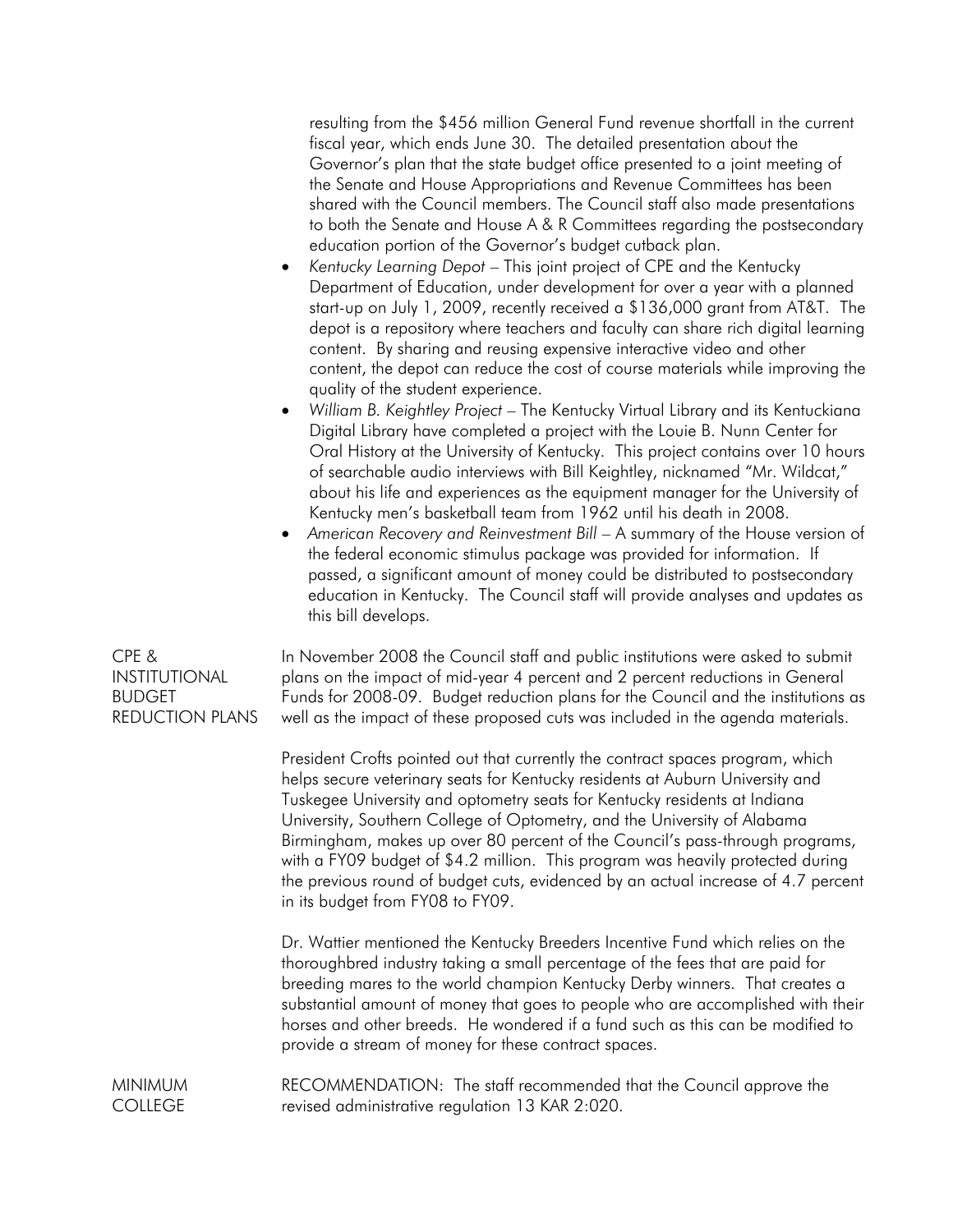| <b>ADMISSION</b><br><b>REQUIREMENTS</b>              | The revisions, which must go through a public hearing and review by the<br>Administrative Regulation Subcommittee and the Interim Joint Committee on<br>Education, adjust the reading readiness standard to a 20 ACT score, delay<br>implementation of institutions' new requirements around assessment and<br>academic support from fall 2009 to fall 2010, and require students to enroll in<br>needed developmental coursework within their first two terms rather than their first<br>term.                                                                                                                                                                           |
|------------------------------------------------------|---------------------------------------------------------------------------------------------------------------------------------------------------------------------------------------------------------------------------------------------------------------------------------------------------------------------------------------------------------------------------------------------------------------------------------------------------------------------------------------------------------------------------------------------------------------------------------------------------------------------------------------------------------------------------|
|                                                      | MOTION: Mr. Flanagan moved that the recommendation be approved. Mr.<br>Weis seconded the motion.                                                                                                                                                                                                                                                                                                                                                                                                                                                                                                                                                                          |
|                                                      | VOTE: The motion passed.                                                                                                                                                                                                                                                                                                                                                                                                                                                                                                                                                                                                                                                  |
| DEVELOPMENTAL<br><b>EDUCATION</b><br><b>UPDATE</b>   | The Council staff has been working closely with institutional representatives to<br>ensure that students enter postsecondary institutions and the workforce prepared<br>to meet their educational and career goals. This work has been underway since<br>the completion of the Developmental Education Task Force Report adopted in<br>February 2007. Sue Cain, EKU's director of developmental education, who is<br>serving as the system-level lead in developmental education through May 2009,<br>provided an update on the task force recommendations and efforts to coordinate<br>the implementation of the revised college readiness standards.                    |
| P-16 COUNCIL<br><b>REPORT</b>                        | Donna Moore reported that the December 2008 P-16 Council meeting focused<br>primarily on mathematics. Several reports were heard including information<br>about the initiatives of the Kentucky Committee for Mathematics Achievement to<br>develop a strategic plan for improving math achievement. UK President Lee Todd<br>reported on the work of the STEM2 Task Force and the need for public awareness<br>about the critical need in Kentucky for graduates in STEM disciplines.                                                                                                                                                                                    |
| <b>COMMISSIONER</b><br>OF EDUCATION<br><b>REPORT</b> | A written report from Commissioner of Education Jon Draud was distributed. Dr.<br>Draud recently resigned his position due to health reasons effective the first part of<br>February. Deputy Commissioner Elaine Farris will serve as interim commissioner<br>until the position is filled permanently.                                                                                                                                                                                                                                                                                                                                                                   |
| 2009-10 TUITION<br><b>SETTING PROCESS</b>            | John Hayek, the Council's interim vice president for finance, reviewed an update<br>on the 2009-10 tuition setting process which included a series of observations<br>from data related to key tuition policy objectives from both a statewide and<br>institutional perspective.                                                                                                                                                                                                                                                                                                                                                                                          |
| <b>2008 FALL</b><br><b>ENROLLMENT</b>                | Official enrollment for the fall 2008 semester from the public universities showed<br>a modest enrollment increase of slightly less than 1 percent (.9 percent) with<br>overall growth of undergraduates (1.2 percent increase over fall 2007) and a<br>decline in the number of graduate students (.9 percent less than fall 2007).<br>Overall, this was a record for enrollment at the state universities. Kentucky State<br>University, Morehead State University, and Murray State University saw small<br>drops in enrollment compared to fall 2007. Western Kentucky University had the<br>largest enrollment growth with 2.6 percent more students than fall 2007. |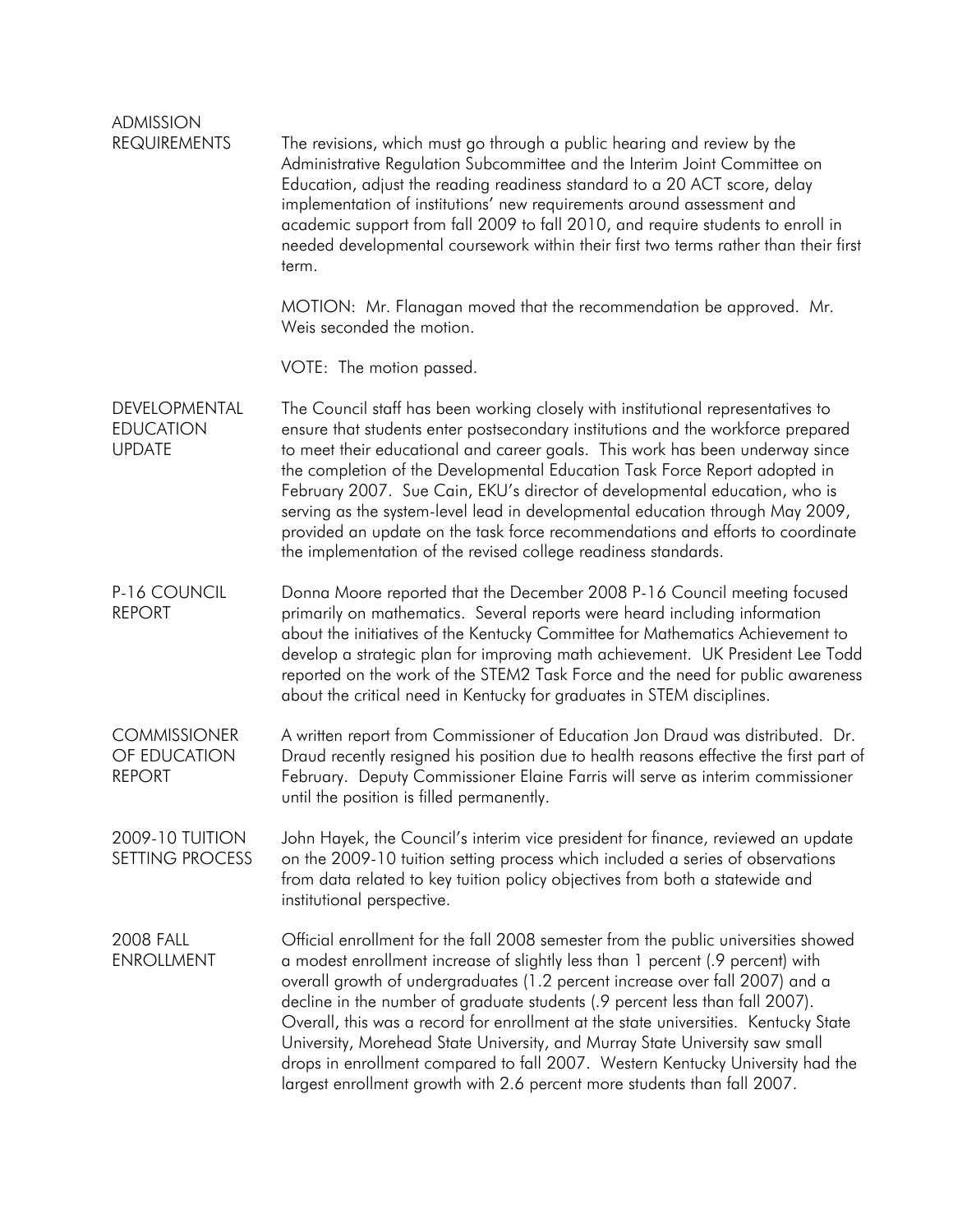Official enrollment for the fall 2008 semester was not available from KCTCS due to changes in the process used to collect and verify data files from the institutions. Data from the independent institutions were not yet finalized and will not be available until later in the spring term.

 [An updated fall 2008 enrollment report for Kentucky's public institutions was later provided to the CPE members. As was discussed at the January 16 meeting, overall headcount enrollment dropped from 212,994 in fall 2007 to 211,179 this past fall – slightly less than 1 percent. While several four-year campuses saw minor enrollment declines, particularly in graduate enrollment, the university sector as a whole saw a slight overall increase. The largest decline was within KCTCS, primarily within their dual credit and part-time student populations. Fulltime and degree-seeking student enrollment at KCTCS increased over last year.]

CEO REPORT An update on the activities of the Committee on Equal Opportunities was included in the agenda book.

> Phyllis Maclin said that the CEO members were pleased to learn that the Governor received notification from OCR that Kentucky is in compliance with Title VI of the 1964 Civil Rights Act. This action acknowledges the efforts in the Commonwealth over many years, but all has not been accomplished to ensure access and success in postsecondary education, particularly for Kentucky's African American community. The new status has no impact on the Kentucky Plan which remains in effect until a new diversity plan is developed and implemented. She said that the committee agrees with the Governor "that the economic viability of the state and the quality of life for those who live here is unequivocally linked to the education level of our citizens. And yet, for too many Kentuckians, the door of opportunity remains closed or is beyond reach." She said that the work should be continued and the pace quickened.

 Mr. Denton asked that a letter of thanks be sent to the CEO members and others who have been involved in this effort through the years.

ACTION PLAN FOR DIVERSITY PLAN DEVELOPMENT RECOMMENDATION: The staff recommended that the Council accept the CEO action plan to develop a statewide plan.

> At its September 2008 meeting, the Council accepted a research report from the Civil Rights Project of the University of California at Los Angeles and directed the Committee on Equal Opportunities, in collaboration with the institutions, to develop and submit to the Council a plan of action to develop a statewide diversity plan. Specifically, the committee was directed to examine the research report to identify the major elements, actions, and timeline to develop a diversity plan. The CEO will establish two work groups, appointed by its chair, to facilitate the plan development process.

> MOTION: Ms. Maclin moved that the recommendation be approved. Ms. Miller seconded the motion.

VOTE: The motion passed.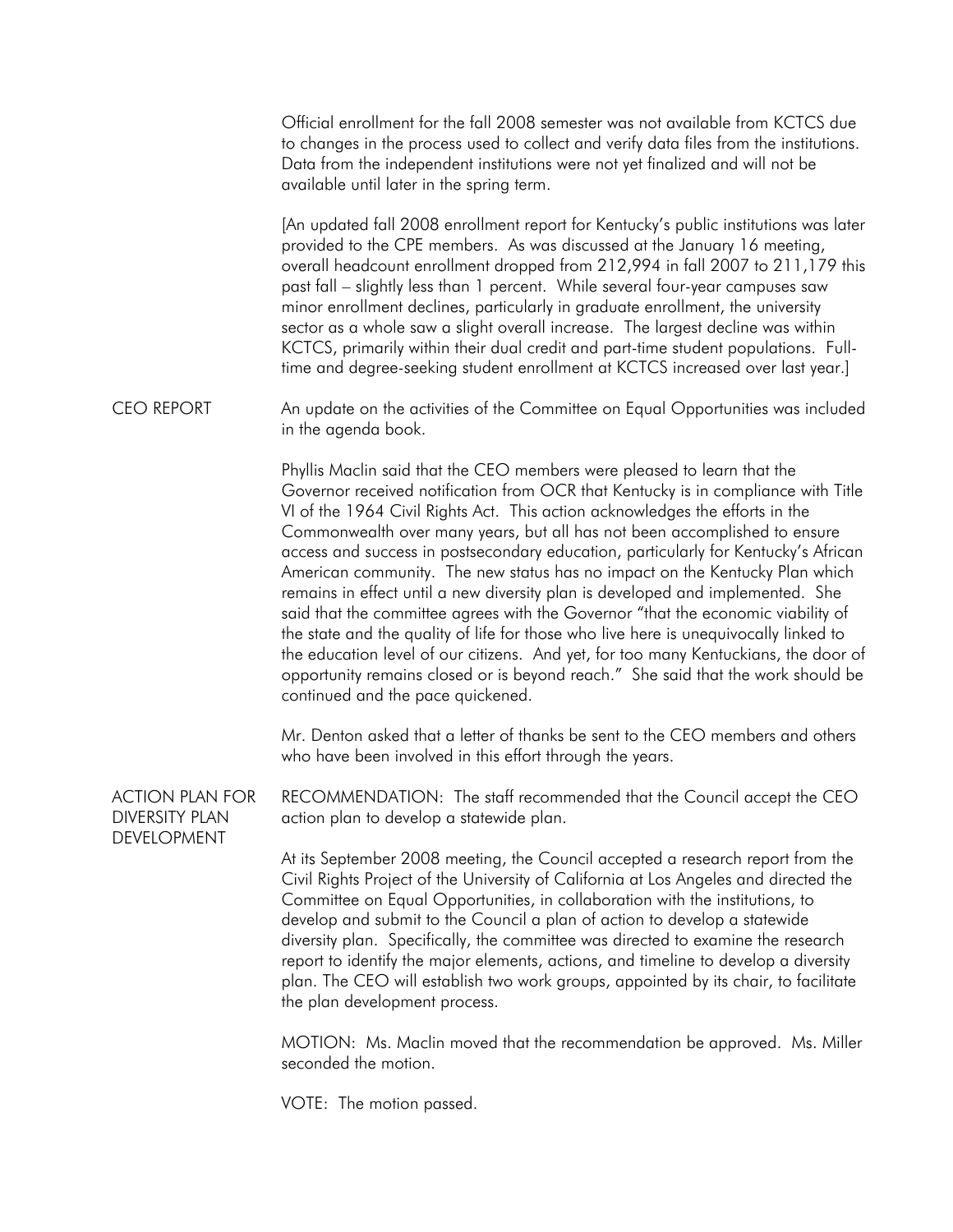DEGREE PROGRAM **ELIGIBILITY** The annual report on the eligibility of the institutions to offer new degree programs was presented. Based on the success in enrolling, retaining, and hiring African Americans, fewer public postsecondary institutions qualified for the most favorable category of eligibility for new programs in 2009 (21) compared to 2008 (23). Six universities and 15 community and technical colleges qualify for automatic status in 2009 compared to all universities and 15 community and technical colleges in 2008.

REGIONAL **STEWARDSHIP** PROGRAM REGIONAL GRANTS - EKU RECOMMENDATION: The staff recommended that the Council approve the regional strategic plan and regional grant proposal submitted by Eastern Kentucky University and authorize the university to expend its fiscal year 2008 regional grant funds.

> At the May 2008 meeting, the Council granted EKU \$300,000 in fiscal year 2008 regional grant money on the condition that the money not be expended until the university submitted a regional strategic plan that clearly demonstrates regional input and consensus, a revised regional grant proposal developed with input from the regional advisory committee and endorsed by the committee, and specific metrics of success in terms of both outputs and proposed outcomes in the region. That information has been provided by EKU.

 MOTION: Mr. Wattier moved that the recommendation be approved. Ms. Miller seconded the motion.

VOTE: The motion passed.

 President Whitlock thanked the Council for the flexibility it gave EKU in developing the regional stewardship plan. He said that the quality of the proposal was greatly enhanced by this opportunity. He added that regional stewardship is not new to the region. The Carnegie Foundation for the Advancement of Teaching recently recognized EKU for its strong commitment to community engagement. He said that other Kentucky institutions also have received this recognition in recent years.

CAPITAL PROJECTS RECOMMENDATION: The staff recommended that the Council approve the request of Kentucky State University to use federal and institutional funds to upgrade the Administrative Computing System (ERS). The estimated project cost is \$4,000,000.

> KSU requested the use of federal (\$2,400,000) and institutional (\$1,600,000) money to upgrade the Administrative Computing System, the hardware and software to support the administrative computing function of the university. The project requires interim authorization because the project as reviewed and recommended by the Council in November 2007 was not included in the 2008 Appropriation Act (HB 406). Without interim authorization of the project to purchase upgraded hardware and software systems, the university will not have a functioning financial management system. The federal funds are available and the authorization will allow the work to be completed. The KSU board of regents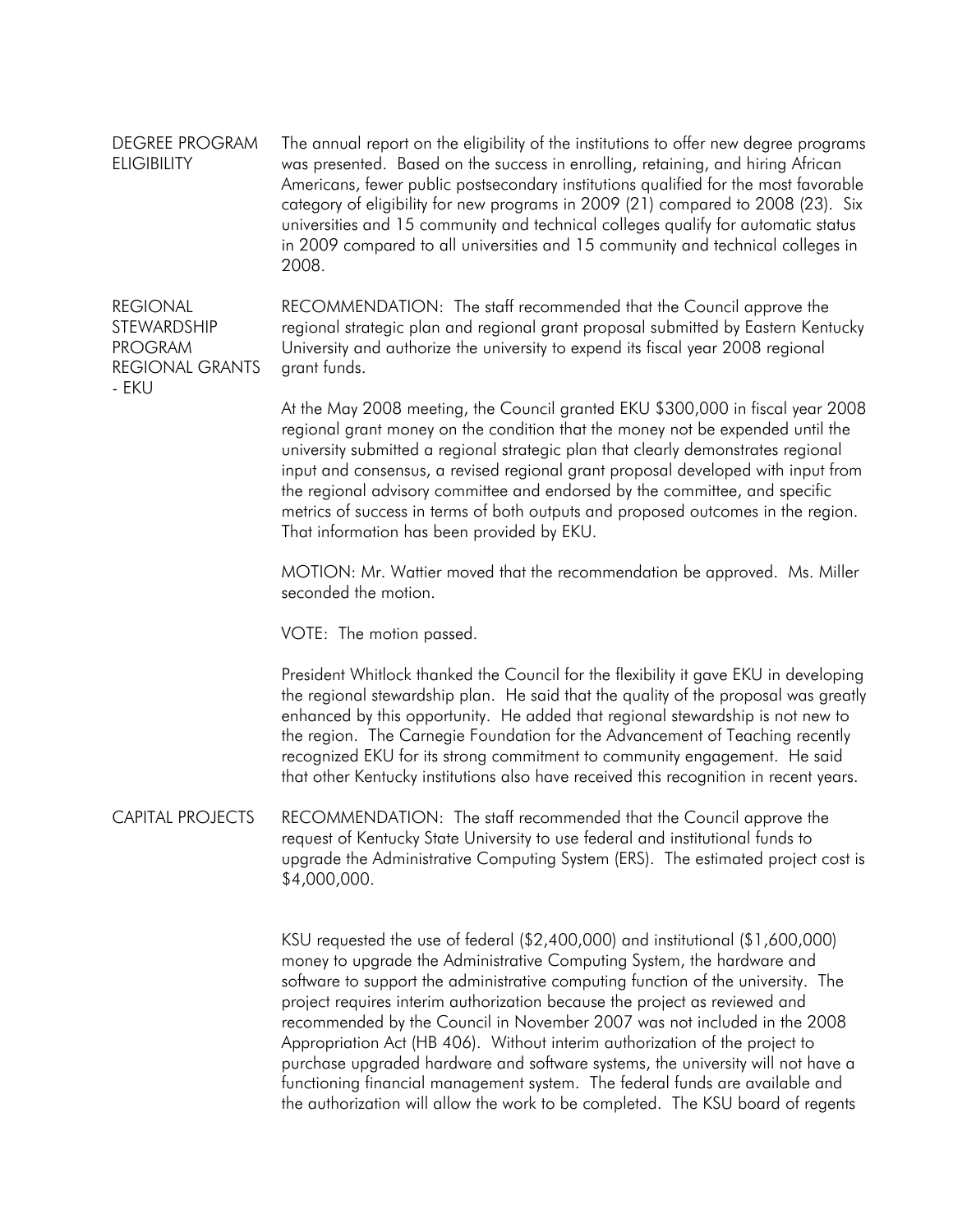approved the project as a part of its 2008-10 capital projects request. No further action is required by the KSU board.

 MOTION: Mr. Flanagan moved that the recommendation be approved. Ms. Osborne seconded the motion.

VOTE: The motion passed.

 RECOMMENDATION: The staff recommended that the Council approve the request of the University of Kentucky to renovate the Wildcat Lodge residential facility on the university's main campus with \$1,500,000 of private funds. The project scope is \$1,500,000.

 The University of Kentucky's board of trustees approved the project at its December 9, 2008, meeting.

 MOTION: Ms. Miller moved that the recommendation be approved. Ms. Moore seconded the motion.

VOTE: The motion passed.

SB 189 REPORT TO LRC A status report was provided of building projects being completed by the institutions that qualify for funding from the \$13.9 million Capital Renewal Pool and on institutions that have elected to allocate a portion of their Bucks for Brains money for capital construction. The General Assembly, with the passage of Senate Bill 189 during the 2008 legislative session, directed the Council and the Office of the State Budget Director to produce and present to the Legislative Research Commission on or before December 1, 2008, a report with recommendations addressing the establishment and implementation of a process for funding deferred and future major capital renewal, maintenance, and renovation needs costing \$600,000 or more for facilities owned by the Commonwealth and operated by the postsecondary institutions. Because of unforeseen budget circumstances the final report is delayed. The Council staff will continue to work with the Office of the State Budget Director to complete and finalize the report.

COMMITTEE APPOINTMENTS Mr. Turner announced the appointment of Abraham Williams of Bowling Green and Representative Carl Rollins of Midway to the Committee on Equal Opportunities. Also, Governor Beshear has issued an executive order confirming Dan Flanagan's appointment to the Governance Board of the Lung Cancer Research Center.

RESOLUTIONS OF SERVICE Resolutions were presented recognizing the service of Kevin Canafax and Jon Draud. Mr. Canafax resigned from the Council in November 2008 and Mr. Draud resigned as Commissioner of Education due to health reasons.

> MOTION: Mr. Crumrine moved that the resolutions be accepted. Ms. Moore seconded the motion.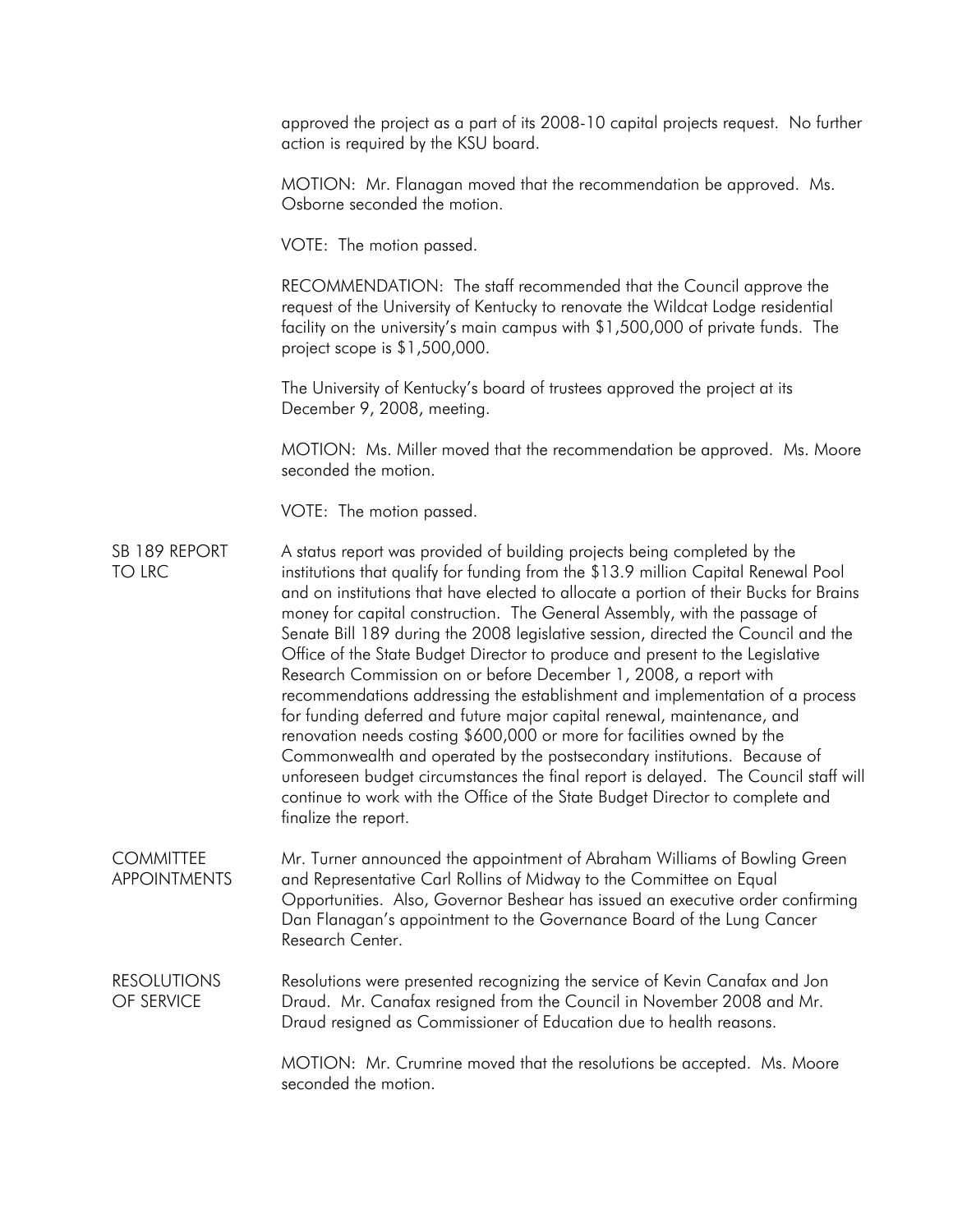VOTE: The motion passed.

 Mr. Turner read a resolution thanking Richard A. Crofts for serving as interim CPE president since May 2008.

 MOTION: Mr. Flanagan moved that the resolution be approved. Ms. Osborne seconded the motion.

VOTE: The motion passed.

Mr. Turner thanked Dr. Crofts for the time that he gave to Kentucky.

 Dr. Crofts said that he appreciates the opportunity to serve the Council and feels that his career has been complete by finishing where he began in his native state of Kentucky.

ELECTION OF CHAIR AND VICE CHAIR MOTION: On behalf of the Nominating Committee, Ms. Miller moved that Paul Patton serve as chair and Dan Flanagan serve as vice chair for a period of one year – February 1, 2009, through January 31, 2010. Mr. Denton seconded the motion.

VOTE: The motion passed.

 Governor Patton presented Mr. Turner a gavel in recognition of his service as chair and thanked him for his leadership.

 Governor Patton said that he appreciates the Council's confidence in appointing him as chair. He said he has never been involved in a group where a leader makes so much effort to get the members involved and he appreciates the efforts of Dr. Crofts to do this. He is encouraged by Governor Beshear's commitment to postsecondary education and said that the state has an extremely strong cadre of presidents and looks forward to working with them as partners to accomplish the goals set forth in House Bill 1.

 Mr. Flanagan also thanked the Council for its endorsement of him to serve as vice chair. He said that he is looking forward to working with Governor Patton and the Council to further its goals.

REPORTS FROM INSTITUTIONS Mr. Turner called attention to the reports from the institutions highlighting recent achievements and initiatives. Several Council members indicated that the reports are informative and expressed the desire to continue them.

NEXT MEETINGS The next regular Council meeting is March 5 and 6 at the KCTCS Central Office in Versailles, Kentucky. A special meeting to discuss tuition is scheduled for February 16 at the Council offices in Frankfort.

STUDENT RALLY Mr. Crumrine announced that the board of student body presidents is holding a student rally February 3 at the Capitol Building and invited the Council members to attend.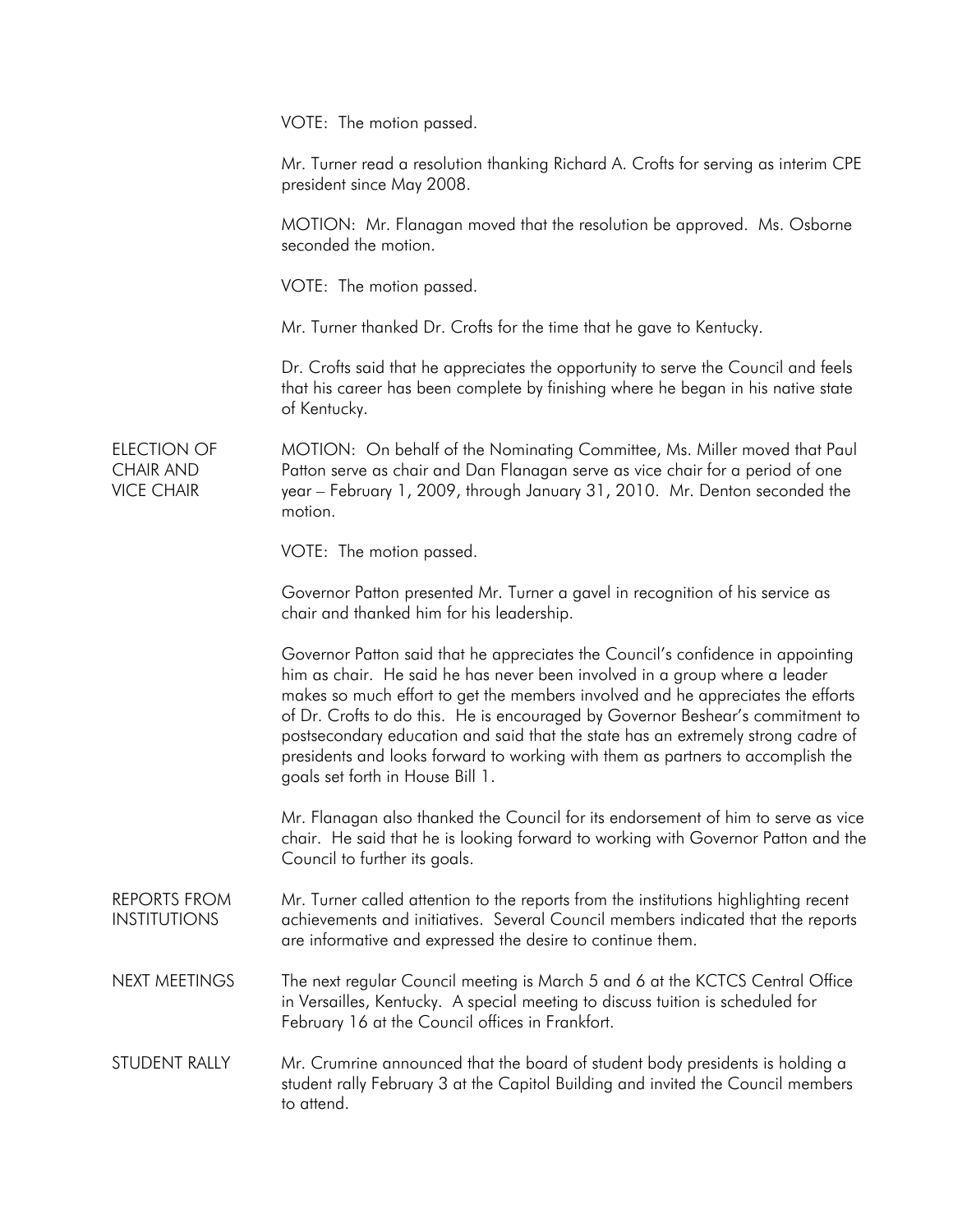ADJOURNMENT The meeting adjourned at 1:30 p.m.

\* \* \* \* \* \* \*

JANUARY 16 COUNCIL MEMBER WORK SESSION

A Council member work session was held January 16, 2009, at 8:30 a.m. at the Council offices in Frankfort.

 The following Council members attended: Chris Crumrine, Dan Flanagan, Pam Miller, Donna Moore, Lisa Osborne, Paul Patton, Jim Skaggs, John Turner, Mark Wattier, and Joe Weis. Peggy Bertelsman, Glenn Denton, John Hall, Phyllis Maclin, and Jon Draud did not attend.

The following topics were discussed:

 Council committee structure – The Council discussed the function of the existing policy groups and the need for some other type of committee structure or to act as a committee of the whole. Some see the value for indepth discussions about particular topics and suggested that ad hoc committees might be appointed for this purpose. The Council chair and the staff will discuss and bring a proposal to the Council members for consideration.

 Tuition – Dr. Crofts said that given the state of the economy it is time to do something bold and dramatic and recognize the financial stress on the families of Kentucky. The Council members suggested scheduling a special meeting prior to the March meeting for a discussion about tuition. They would like to see information about the relationship between tuition and financial aid and whether the financial aid policies in place assure that people go to college.

 Common financial reporting system – This topic was discussed at the November work session at Morehead. The Council members would like to see how postsecondary education dollars are spent and how much it costs an institution to turn out a degree. Dr. Crofts said that these issues are being discussed by the Governor's Higher Education Work Group.

 Follow up to work session discussions and record of discussion – An informal report about the discussion items will be included in the meeting minutes.